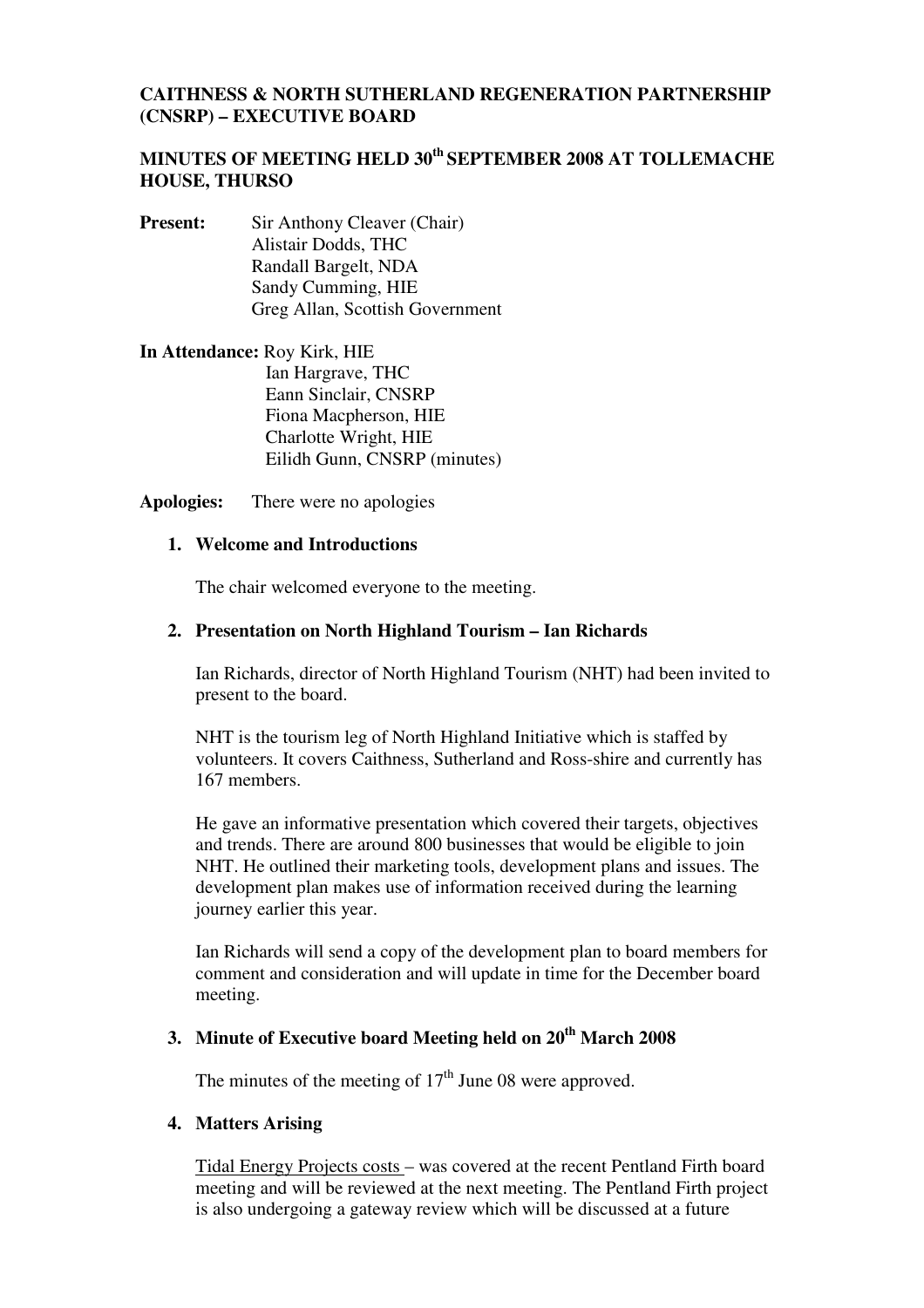meeting. The issue of resource for the Pentland Firth project was also discussed. **ACTION** Roy and Charlotte to produce a plan of budget and resource. The idea of an account management team for the device developers was also raised.

Feb 2008 Report on Berriedale Braes – not to be pursued at Council level at the moment as the strategic transport announcement is due in November. **ACTION** carried forward – THC to feed back to board.

Wick Tax Office – Sir Anthony has now spoken to the Chairman and received a polite hearing, with no promise of a change of heart from HMRC. However HMRC will be seeking sites to set up larger specialist centres and THC has sent a letter suggesting a site in Caithness might be suitable to them. Roy Kirk reported that HIE has replied to the consultation in similar vein.

#### **5. Membership of Advisory Board**

There had been some controversy over advisory board membership, and this issue was being addressed. Further members (eg. Chamber of Commerce, Trades Council, Skills Development Scotland, press) should be invited shortly to allow full attendance at the December meeting. **ACTION** Roy Kirk will follow up with the Caithness Chamber of Commerce in time for reps to attend the December meeting. **ACTION** Eann to contact Liz Galashan of SDS.

#### **6. Membership of Executive Board**

A suggestion has come from the public that a local person and an elected representative should be on the executive.

It was agreed that the membership of the executive board was designed to be representative of the highest level of executive staff in the partner bodies. Elected representatives were present on the Advisory Board, which guided the overall "direction of travel" for the Plan. If the board membership was to be increased it would be to include other funding organisations. For example the skills remit of public bodies have has changed since the board was first set up. Skills Development Scotland (SDS) now exists to carry out a range of skills functions, and it needs to be fully engaged as training is likely to be a large component of the Plan's high priority projects. **ACTION** Alasdair and Sandy to contact Damien at SDS.

#### **7. Update from Programme Manager – Action Plan snapshot 4**

Eann outlined the content of Snapshot 4 of the Plan, circulated to members of both the Executive Board and the Advisory Board. It was noted that the high priority actions have no specific mention of skills, though skills are being taken forward by UHI plans and NDA plans.

It was queried whether the transport items could be grouped together.

It was queried whether telecom improvements were covered in the action plan. Sandy Cumming suggested that Brendan Dick of BT could be invited to discuss options for telecoms/ connectivity improvements. This might tie in with possible BT plans to further their home shoring plans.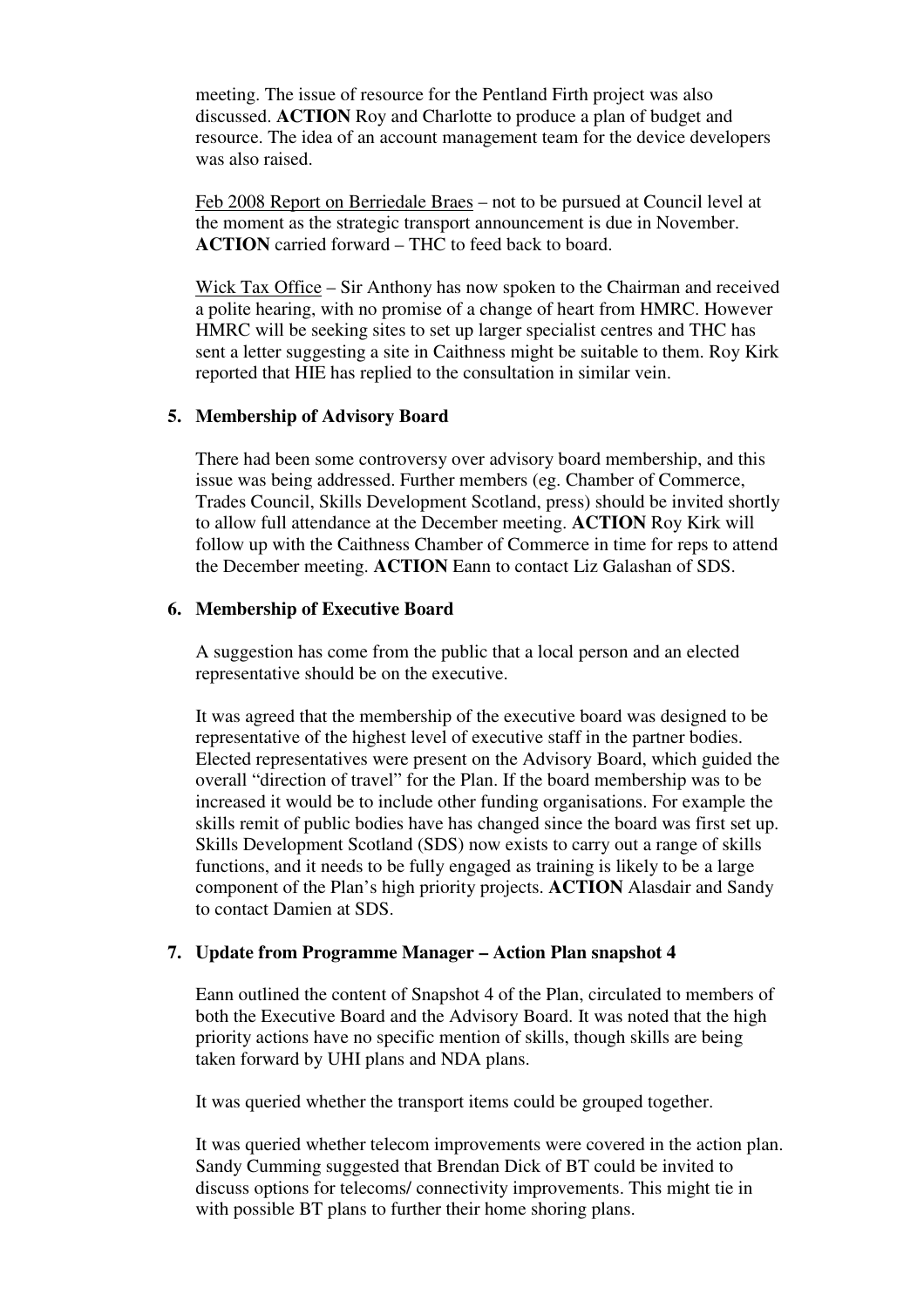Any comments on snapshot 4 should be circulated to Eann.

#### **8. Update from Inward Investment Executive**

Fiona MacPherson has been in post for a week and is already aware of many exciting opportunities. She intends to utilise her SDI contacts as well as working on contacts already established.

#### **9. Press and PR**

There has been a lot of good press lately, including the publication of the first of the newsletters which was very well received.

A comment that came from the conference was that we do not make enough of the smaller good news stories so perhaps this could be taken into account for the next newsletter. This will also be allowed for on www.cnsrp.org.uk which should soon go "live". THC has a capital plan which covers the next 3-4 years and includes Caithness activities, so these could be included. **ACTION** All partners to feed stories to Eann. It was queried whether the action plan should have "assisting small projects".

Another comment from the conference was that the figure of 200 jobs created since September 2007 could in fact be an underestimate.

There was a suggestion of a media visit for specialist journalists showing both sides of the Pentland Firth.

#### **10. Any other business**

Marketing – Randall Bargelt raised the ongoing issue of communications and marketing, and suggested that in order to achieve maximum impact the partners might consider employing a member of staff to focus upon marketing issues.

Branding – Discussion took place on creating a recognised brand for the area to incorporate all partners and other relevant organisations such as NHI.

It was noted at the conference that the word 'regeneration' gives a suggestion to investors that the area is in poor state. There is no obvious short hand for CNSRP so possibly a name will need to be put forward in the way that TriDEC was used for the Regeneration efforts in the Tri-Cities area of Washington State. However it was noted that the important thing to focus on is the achievements not the name.

**Date of next meetings –** Next meeting will be Friday 5<sup>th</sup> December 2008, at 10.30am in T3UK, Janetstown, Thurso.

Sir Anthony and Eann will discuss dates for 2009 and circulate to check members' availabilities.